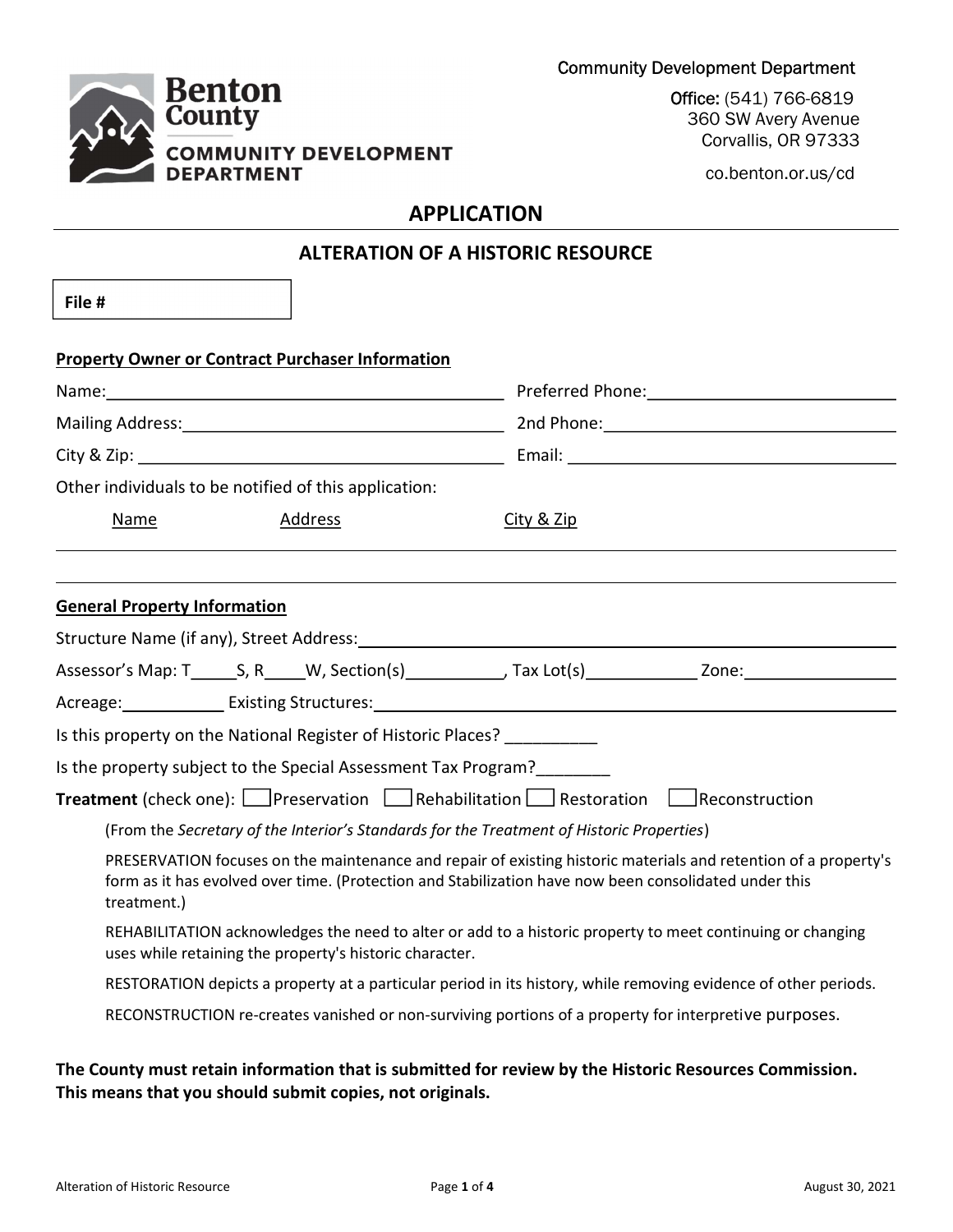## Community Development Department



Office: (541) 766-6819 360 SW Avery Avenue Corvallis, OR 97330

co.benton.or.us/cd

### Documentation of Current Condition - Submit:

- 1. Current (within the month) photographs of the structure that clearly shows all sides. Also, photos showing adjacent views to the north, south, east, and west.
- 2. Current photographs that show the area under consideration for alteration.
- 3. Any documentation assessing the status of the area under consideration for alteration.

### Project Description:

- Attach an explanation of the proposed work; include the materials to be used. If you are planning to paint your historic building, please attach a paint sample for approval.
	- o Submit a sketch or architectural drawings of the proposed alteration to illustrate the new appearance.
- Attach a description how the project will enhance the historical nature of, or preserve, renovate or rebuild, the historical aspects of the structure.
- Attach a copy of any documentation that supports your request. Submit documentation that indicates any physical evidence such as old paint lines, original moldings, historic photographs, etc. that support your request.
- Submit any brochures of products proposed to be used such as windows, roofing material, porch posts, etc. Include color and design information.
- Submit information with this application that shows that the proposal is in compliance with the Secretary of the Interior's Standards for the Treatment of Historic Properties.

#### Documentation of Historic Appearance

When a proposal includes the restoration of a missing historic feature, the Commission must have documentation of the following:

- 1. Previous presence of the feature and its appearance, in the form of an historic photograph or illustration. If the owner declares that no historic photograph or illustration can be found, the owner should demonstrate to the satisfaction of the Commission that all reasonable resources (Benton County Historical Museum, historic newspapers, etc.) have been searched.
- 2. If no photographic documentation can be found, the owner should present the Commission with any physical evidence or clues that they have found on the structure for the missing element. Present current photographs of these clues. For example, a missing porch will often leave behind shadow marks which show the shape and location of the roof, height of railings, etc.

Submit any additional information that would be useful in showing that the proposed alteration would meet the criteria of Section 89.320 (a) through (h), which the Historic Resources Commission may have questions or concerns about, or may not be clear from the drawings and photos.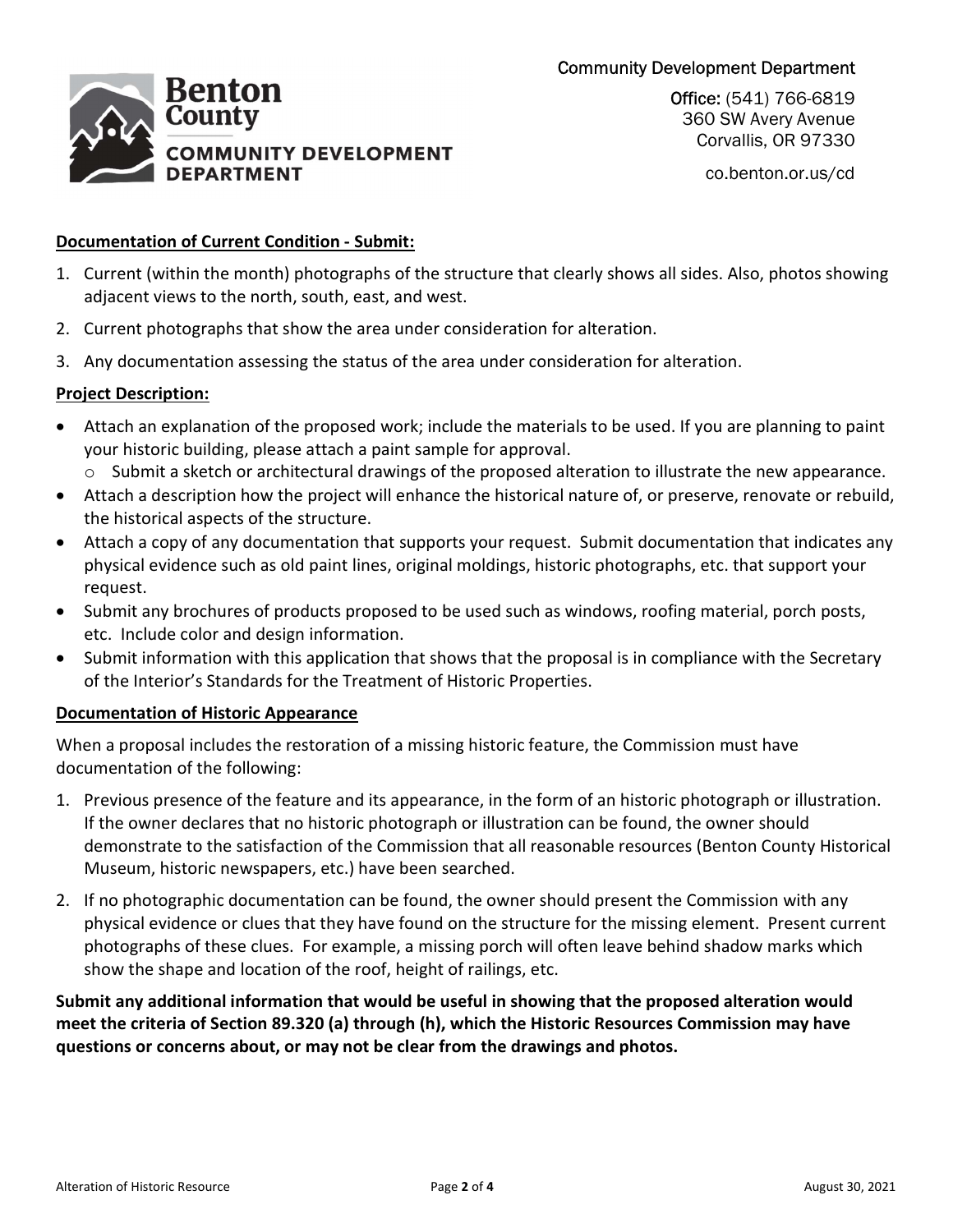## Community Development Department



Office: (541) 766-6819 360 SW Avery Avenue Corvallis, OR 97330

co.benton.or.us/cd

The following information is the review criteria from the Benton County Code that Historic Resources Commission must use in reviewing the proposed alteration.

## BCC 89.320 The Historic Resources Commission shall review an application for exterior alteration pursuant to the following guidelines:

(a) The removal or alteration of any historic material or distinctive architectural feature should be avoided.

(b) Alterations that have no historical basis, or which seek to create an earlier or later appearance inconsistent with the age or type of the structure sought be altered, should be discouraged.

(c) Changes in a structure which have taken place over time and which have acquired significance in their own right within the meaning of BCC 89.230(1), should be protected.

(d) Deteriorated architectural features should be repaired rather than replaced. In the event that replacement is necessary, the new material should match the material being replaced in composition, design, color, texture and other visual qualities.

(e) Repair or replacement of missing architectural features should be based on accurate duplication of the feature, substantiated by historic, physical, or pictorial evidence rather than on conjectural designs or the availability of architectural elements from other structures.

(f) Contemporary design for alterations or additions to existing properties should be discouraged unless such alteration and additions will not destroy significant historical, architectural or cultural material and such design is compatible with the size, scale, color, material, and character of the property, neighborhood or environment.

(g) New additions, or alterations should be done in such manner that if the additions or alterations were to be removed in the future, the essential form and integrity of the structure would be unimpaired.

(h) Alterations or additions should not significantly alter the character of the site or potential archaeological resource. [BCC 89.320(1)] A decision by the Historic Resources Commission to approve, approve with Conditions, or deny an application for an exterior alteration permit shall be based upon the following criteria:

- a. The extent to which the state of repair of the structure creates a need for the alterations. An alteration required because of a defect or deterioration in the structural or environmental systems of the historic resource shall be given greater deference than an alteration for cosmetic purposes.
- b. The cost of complying with the guidelines in Subsection 1 as compared to the cost of the alteration as proposed by the applicant shall not cause an undue hardship on the applicant; and
- c. The significance and integrity of the historic resource, and the degree of impact of the proposed alteration. [BCC 89.320(2)]